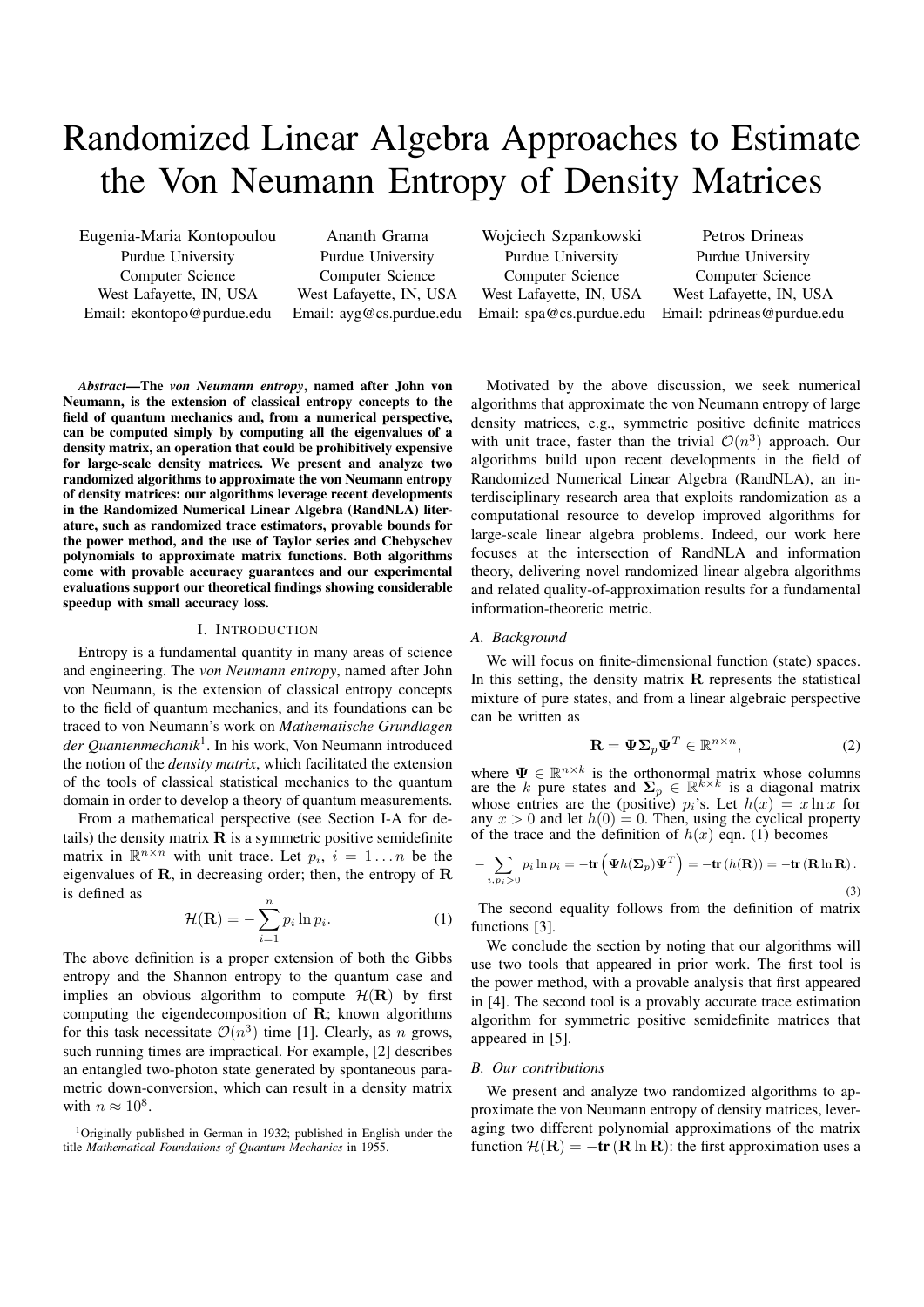Taylor series expansion while the second approximation uses Chebyschev polynomials. Both algorithms return, with high probability, relative-error approximations to the true entropy of the input density matrix, under certain assumptions. More specifically, in both cases, we need to assume that the input density matrix has  $n$  non-zero eigenvalues, or, equivalently, that the probabilities  $p_i$ ,  $i = 1...n$ , corresponding to the underlying  $n$  pure states are non-zero. The running time of both algorithms is proportional to the sparsity of the input density matrix and depends (see Theorems 1 and 3 for precise statements) on, roughly, the ratio of the largest to the smallest probability  $p_1/p_n$ , as well as the desired accuracy.

From a technical perspective, the theoretical analysis of both algorithms proceeds by combining the power of polynomial approximations, either using Taylor series or Chebyschev polynomials, to matrix functions, combined with randomized trace estimators. A provably accurate variant of the power method is used to estimate the largest probability  $p_1$ . If this estimate is significantly smaller than one, it can improve the running times of the proposed algorithms (see discussion after Theorem 1). We note that while the power method introduces an additional  $nnz(\mathbf{R})\log(n)$  term in the running time, in practice, its computational overhead is negligible.

Finally, in Section IV, we present a highlight of our experimental evaluations of our algorithms on large-scale synthetic density matrices, generated using Matlab's QETLAB toolbox [6]. For a 30,000 by 30,000 matrix that was used in our evaluations, the exact computation of the entropy takes hours, whereas our algorithms return approximations with relative errors well below 0.5% in only a few minutes.

We conclude by noting that a longer version of this short abstract is available in [7]. Indeed, we will often reference [7] for omitted proofs, omitted experimental evaluations, and detailed discussions that are omitted from this version due to space considerations.

## *C. Prior work*

To the best of our knowledge, prior to this work, the only non-trivial algorithm to approximate the von Neumann entropy of a density matrix appeared in [2]. Their approach is based on the Chebyschev polynomial expansion that we also analyze in Section III. However, our analysis is somewhat different and, overall, much tighter, leveraging a provably accurate variant of the power method as well as provably accurate trace estimators to derive a relative error approximation to the entropy of a density matrix, under appropriate assumptions. A brief technical comparison between our results in Section III and the work of [2] appears in Section III-A, while a detailed comparison can be found in Section 3.3 of [7].

Independently and in parallel with our work, [8] presented a multipoint interpolation algorithm (building upon [9]) to compute a relative error approximation for the entropy of a real matrix with bounded condition number. The proposed running time of Theorem 35 of [8] does not depend on the condition number of the input matrix (i.e., the ratio of the largest to the smallest probability), which is a clear advantage in the case

of ill-conditioned matrices. However, the dependency of the algorithm of Theorem 35 of [8] on terms like  $(\log n/\epsilon)^6$  or  $n^{1/3}$ nnz $(A)$ +n $\sqrt{nnz(A)}$  could blow up the running time of the proposed algorithm for reasonably conditioned matrices.

We also note the recent work in [10], which used Taylor approximations to matrix functions to estimate the log determinant of symmetric positive definite matrices (see also Section 1.2 of [10] for an overview of prior work on approximating matrix functions via Taylor series). Finally, the work of [11] used a Chebyschev polynomial approximation to estimate the log determinant of a matrix and is reminiscent of our approach in Section III and, of course, the work of [2].

### II. AN APPROACH VIA TAYLOR SERIES

Our first approach to approximate the von Neumann entropy of a density matrix uses a Taylor series expansion to approximate the logarithm of a matrix, combined with a relative-error trace estimator for symmetric positive semi-definite matrices and the power method to upper bound the largest singular value of a matrix.

# *A. Algorithm and Main Theorem*

Our main result is an analysis of Algorithm 1 (see below) that guarantees relative error approximation to the entropy of the density matrix **R**, under the assumption that **R** =  $\sum_{i=1}^n p_i \psi_i \psi_i^T \in \mathbb{R}^{n \times n}$  has n pure states with  $0 < \ell \leq p_i$ for all  $i = 1...n$ . The following theorem is our main quality-

| Algorithm 1 A Taylor series approach to estimate the entropy. |  |  |  |  |  |  |  |
|---------------------------------------------------------------|--|--|--|--|--|--|--|
|---------------------------------------------------------------|--|--|--|--|--|--|--|

- 1: **INPUT:**  $\mathbf{R} \in \mathbb{R}^{n \times n}$ , accuracy parameter  $\varepsilon > 0$ , failure probability  $\delta$ , and integer  $m > 0$ .
- 2: Estimate  $\tilde{p}_1$  using the power method of [4] with  $t =$  $\mathcal{O}(\ln n)$  and  $q = \mathcal{O}(\ln(1/\delta)).$
- 3: Set  $u = \min\{1, 6\tilde{p}_1\}.$
- 4: Set  $s = \left[20\ln(2/\delta)/\varepsilon^2\right]$ .
- 5: Let  $\mathbf{g}_1, \mathbf{g}_2, \ldots, \mathbf{g}_s \in \mathbb{R}^n$  be i.i.d. random Gaussian vectors.
- 6: OUTPUT: return

$$
\widehat{\mathcal{H}}\left(\mathbf{R}\right) = \ln u^{-1} + \frac{1}{s} \sum_{i=1}^{s} \sum_{k=1}^{m} \frac{\mathbf{g}_i^{\top} \mathbf{R} (\mathbf{I}_n - u^{-1} \mathbf{R})^k \mathbf{g}_i}{k}.
$$

of-approximation result for Algorithm 1.

Theorem 1. *Let* R *be a density matrix such that all probabilities*  $p_i$ ,  $i = 1...n$  *satisfy*  $0 < \ell \leq p_i$ *. Let u be computed* as in Algorithm 1 and let  $\mathcal{H}(\mathbf{R})$  be the output of Algorithm 1 *on inputs* **R**, *m*, and  $\epsilon$  < 1; Then, with probability at least  $1 - 2\delta$ ,

$$
\left|\widehat{\mathcal{H}}\left(\mathbf{R}\right)-\mathcal{H}\left(\mathbf{R}\right)\right|\leq2\epsilon\mathcal{H}\left(\mathbf{R}\right),\,
$$

*by setting*  $m = \left\lceil \frac{u}{\ell} \ln \frac{1}{\epsilon} \right\rceil$ . The algorithm runs in time

$$
\mathcal{O}\left(\frac{u}{\ell} \cdot \frac{\ln(1/\epsilon)\ln(1/\delta)}{\epsilon^2} \cdot nnz(\mathbf{R}) + \ln(n) \cdot \ln(1/\delta) \cdot nnz(\mathbf{R})\right).
$$

A few remarks are necessary to better understand the above theorem. First,  $\ell$  could be set to  $p_n$ , the smallest of the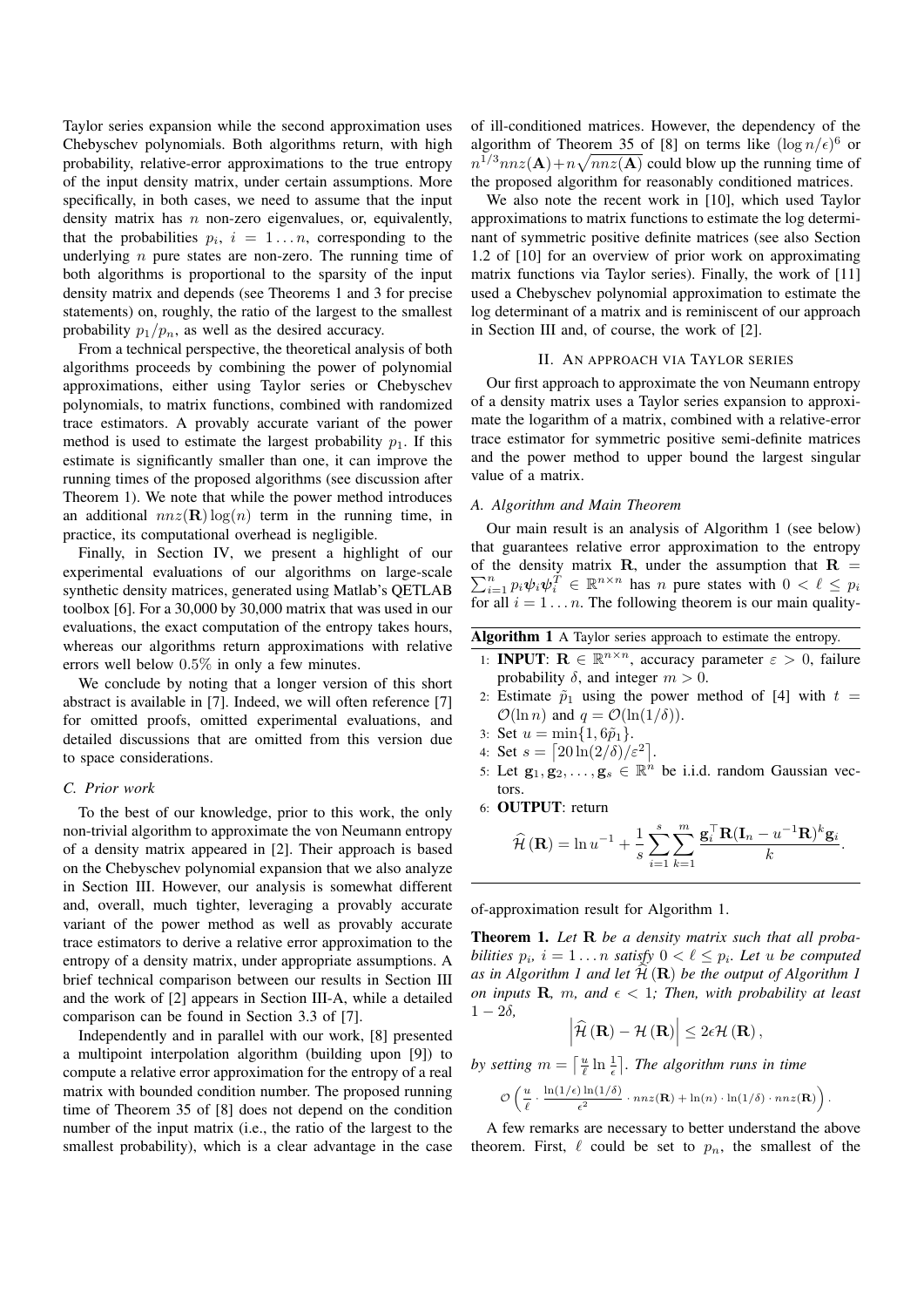probabilities corresponding to the  $n$  pure states of the density matrix  $R$ . Second, it should be obvious that  $u$  in Algorithm 1 could be simply set to one and thus we could avoid calling the power method to estimate  $p_1$  by  $\tilde{p}_1$  and thus compute u. However, if  $p_1$  is small, then u could be significantly smaller than one, thus reducing the running time of Algorithm 1, which depends on the ratio  $u/\ell$ . Third, ideally, if both  $p_1$  and  $p_n$ were used instead of  $u$  and  $\ell$ , respectively, the running time of the algorithm would scale with the ratio  $p_1/p_n$ . Fourth, even though the overhead of the power method (the second term in the running time expression) appears to dominate, at least asymptotically, it is negligible in practice.

# *B. Proof of Theorem 1*

We now prove Theorem 1, which analyzes the performance of Algorithm 1. Our first lemma presents a simple expression for  $H(\mathbf{R})$  using a Taylor series expansion.

**Lemma 2.** Let  $\mathbf{R} \in \mathbb{R}^{n \times n}$  be a symmetric positive definite *matrix with unit trace and whose eigenvalues lie in the interval*  $[\ell, u]$ *, for some*  $0 < \ell \leq u \leq 1$ *. Then,* 

$$
\mathcal{H}(\mathbf{R}) = \ln u^{-1} + \sum_{k=1}^{\infty} \frac{\mathbf{tr}(\mathbf{R}(\mathbf{I}_n - u^{-1}\mathbf{R})^k)}{k}.
$$

*Proof.* The proof follows by further manipulating eqn. (3) and then applying the Taylor expansion of  $ln(I_n - u^{-1}R) =$  $-\sum_{k=1}^{\infty} u^{-1} \dot{\mathbf{R}}^k / k$ . See [7] for the full proof.  $\Box$ 

We now proceed to prove Theorem 1. We will condition our analysis on power method algorithm being successful, which happens with probability at least  $1 - \delta$ . In this case,  $u =$  $\min\{1, 6\tilde{p}_1\}$  is an upper bound for all probabilities  $p_i$ . For notational convenience, set  $C = I_n - u^{-1}R$ . We start by manipulating  $\Delta = |\hat{\mathcal{H}}(\mathbf{R}) - \mathcal{H}(\mathbf{R})|$  as follows:

$$
\Delta = \left| \sum_{k=1}^{m} \frac{1}{k} \cdot \frac{1}{s} \sum_{i=1}^{s} \mathbf{g}_i^{\top} \mathbf{R} \mathbf{C}^k \mathbf{g}_i - \sum_{k=1}^{\infty} \frac{1}{k} \mathbf{tr} \left( \mathbf{R} \mathbf{C}^k \right) \right|
$$
  
\n
$$
\leq \left| \sum_{k=1}^{m} \frac{1}{k} \cdot \frac{1}{s} \sum_{i=1}^{s} \mathbf{g}_i^{\top} \mathbf{R} \mathbf{C}^k \mathbf{g}_i - \sum_{k=1}^{m} \frac{1}{k} \mathbf{tr} \left( \mathbf{R} \mathbf{C}^k \right) \right| + \left| \sum_{k=m+1}^{\infty} \frac{1}{k} \mathbf{tr} \left( \mathbf{R} \mathbf{C}^k \right) \right|
$$
  
\n
$$
= \left| \frac{1}{s} \sum_{i=1}^{s} \mathbf{g}_i^{\top} \left( \sum_{k=1}^{m} \mathbf{R} \mathbf{C}^k / k \right) \mathbf{g}_i - \mathbf{tr} \left( \sum_{k=1}^{m} \frac{1}{k} \mathbf{R} \mathbf{C}^k \right) \right| + \left| \sum_{k=m+1}^{\infty} \frac{1}{k} \mathbf{tr} \left( \mathbf{R} \mathbf{C}^k \right) / k \right|.
$$

We now bound the two terms  $\Delta_1$  and  $\Delta_2$  separately. We start with  $\Delta_1$ : the idea is to apply Theorem 5.2 from [5] on the matrix  $\sum_{k=1}^{m} \mathbf{RC}^{k}/k$  with  $s = \left[20 \ln(2/\delta)/\epsilon^2\right]$ . Hence, with probability at least  $1 - \delta$ :

$$
\Delta_1 \leq \epsilon \cdot \mathbf{tr}\left(\sum_{k=1}^m \mathbf{RC}^k / k\right) \leq \epsilon \cdot \mathbf{tr}\left(\sum_{k=1}^\infty \mathbf{RC}^k / k\right). \tag{4}
$$

A subtle point in applying Theorem 5.2 from [5] is that the matrix  $\sum_{k=1}^{m}$  RC<sup>k</sup>/k must be symmetric positive semidefinite. To prove this, let the SVD of **R** be  $\mathbf{R} = \Psi \Sigma_p \Psi^T$ , where all three matrices are in  $\mathbb{R}^{n \times n}$  and the diagonal entries of  $\Sigma_p$  are in the interval [ $\ell, u$ ]. Then, it is easy to see that  $\dot{\mathbf{C}} = \mathbf{I}_n - u^{-1}\mathbf{R} = \Psi(\mathbf{I}_n - u^{-1}\mathbf{\Sigma}_p)\Psi^T$  and  $\mathbf{RC}^k = \Psi \Sigma_p (\mathbf{I}_n - u^{-1} \Sigma_p)^k \Psi^T$ , where the diagonal entries of  $I_n - u^{-1} \Sigma_p$  are non-negative, since the largest entry in  $\Sigma_p$ is upper bounded by u. This proves that  $\mathbf{RC}^{k}$  is symmetric positive semidefinite for any  $k$ , a fact which will be useful throughout the proof. Now,

$$
\sum_{k=1}^{m} \mathbf{RC}^{k}/k = \mathbf{\Psi}\left(\mathbf{\Sigma}_{p} \sum_{k=1}^{m} (\mathbf{I}_{n} - u^{-1} \mathbf{\Sigma}_{p})^{k}/k\right) \mathbf{\Psi}^{T},
$$

which shows that the matrix of interest is symmetric positive semidefinite. Additionally, since  $\mathbf{RC}^k$  is symmetric positive semidefinite, its trace is non-negative, which proves the second inequality in eqn. (4) as well. We proceed to bound  $\Delta_2$  as follows:

$$
\Delta_{2} = \left| \sum_{k=m+1}^{\infty} \text{tr} \left( \mathbf{RC}^{k} \right) / k \right| = \left| \sum_{k=m+1}^{\infty} \text{tr} \left( \mathbf{RC}^{m} \mathbf{C}^{k-m} \right) / k \right|
$$
\n
$$
= \left| \sum_{k=m+1}^{\infty} \text{tr} \left( \mathbf{C}^{m} \mathbf{C}^{k-m} \mathbf{R} \right) / k \right| \leq \left| \sum_{k=m+1}^{\infty} \|\mathbf{C}^{m}\|_{2} \cdot \text{tr} \left( \mathbf{C}^{k-m} \mathbf{R} \right) / k \right| \quad (5)
$$
\n
$$
= \|\mathbf{C}^{m}\|_{2} \cdot \left| \sum_{k=m+1}^{\infty} \text{tr} \left( \mathbf{RC}^{k-m} \right) / k \right| \leq \|\mathbf{C}^{m}\|_{2} \cdot \left| \sum_{k=1}^{\infty} \text{tr} \left( \mathbf{RC}^{k} \right) / k \right| \quad (6)
$$
\n
$$
\leq \left( 1 - \frac{\ell}{u} \right)^{m} \sum_{k=1}^{\infty} \text{tr} \left( \mathbf{RC}^{k} \right) / k.
$$

To prove eqn.  $(5)$ , we used von Neumann's trace inequality<sup>2</sup> Eqn. (5) now follows since  $\mathbf{C}^{k-m}$ **R** is symmetric positive semidefinite<sup>3</sup>. To prove eqn.  $(6)$ , we used the fact that  $\text{tr}(\mathbf{RC}^k)/k \geq 0$  for any  $k \geq 1$ . Finally, to prove eqn. (7), we used the fact that  $\|\mathbf{C}\|_2 = \|\mathbf{I}_n - u^{-1}\mathbf{\Sigma}_p\|_2 \leq 1 - \ell/u$  since the smallest entry in  $\Sigma_n$  is at least  $\ell$  by our assumptions. We also removed unnecessary absolute values since  $tr(RC^k)/k$ is non-negative for any positive integer  $k$ .

Combining the bounds for  $\Delta_1$  and  $\Delta_2$  gives

$$
\left|\widehat{\mathcal{H}}\left(\mathbf{R}\right)-\mathcal{H}\left(\mathbf{R}\right)\right| \leq \left(\epsilon + \left(1-\frac{\ell}{u}\right)^m\right)\sum_{k=1}^{\infty}\frac{\mathrm{tr}\left(\mathbf{R}\mathbf{C}^k\right)}{k}.
$$

We have already proven in Lemma 2 that

$$
\sum_{k=1}^{\infty} \frac{\mathrm{tr}\left(\mathbf{R} \mathbf{C}^{k}\right)}{k} \leq \mathcal{H}\left(\mathbf{R}\right) - \ln u^{-1} \leq \mathcal{H}\left(\mathbf{R}\right),
$$

where the last inequality follows since  $u \leq 1$ . Collecting our results, we get

$$
\left|\widehat{\mathcal{H}}\left(\mathbf{R}\right)-\mathcal{H}\left(\mathbf{R}\right)\right| \leq\left(\epsilon+\left(1-\frac{\ell}{u}\right)^{m}\right)\mathcal{H}\left(\mathbf{R}\right).
$$

Setting

$$
m = \left\lceil \frac{u}{\ell} \ln \frac{1}{\epsilon} \right\rceil
$$

and using  $(1-x^{-1})^x \le e^{-1}$   $(x > 0)$ , guarantees that  $(1 \ell/u)^m \leq \epsilon$  and concludes the proof of the theorem. We note that the failure probability of the algorithm is at most  $2\delta$  (the sum of the failure probabilities of the power method and the trace estimation algorithm). Finally, we discuss the running time of Algorithm 1, which is equal to  $\mathcal{O}(s \cdot m \cdot nnz(\mathbf{R}))$ . Since  $s = \mathcal{O}\left(\frac{\ln(1/\delta)}{\epsilon^2}\right)$  $\left(\frac{1/\delta}{\epsilon^2}\right)$  and  $m = \mathcal{O}\left(\frac{u \ln(1/\epsilon)}{\ell}\right)$  $\left(\frac{1}{\ell}\right)$ , the running

<sup>2</sup>Indeed, for any two matrices **A** and **B**,  $tr(AB) \le \sum_i \sigma_i(A)\sigma_i(B)$ , where  $\sigma_i(\mathbf{A})$  (respectively  $\sigma_i(\mathbf{B})$ ) denotes the *i*-th singular value of **A** (respectively **B**). Since  $\|\mathbf{A}\|_2 = \sigma_1(\mathbf{A})$  (its largest singular value), this implies that  $\text{tr}(\mathbf{AB}) \leq ||\mathbf{A}||_2 \sum_i \sigma_i(\mathbf{B})$ ; if **B** is symmetric positive semidefinite,  $\mathbf{tr}(\mathbf{B}) = \sum_i \sigma_i(\mathbf{B}).$ 

<sup>3</sup>This can be proven using an argument similar to the one used to prove eqn. (4).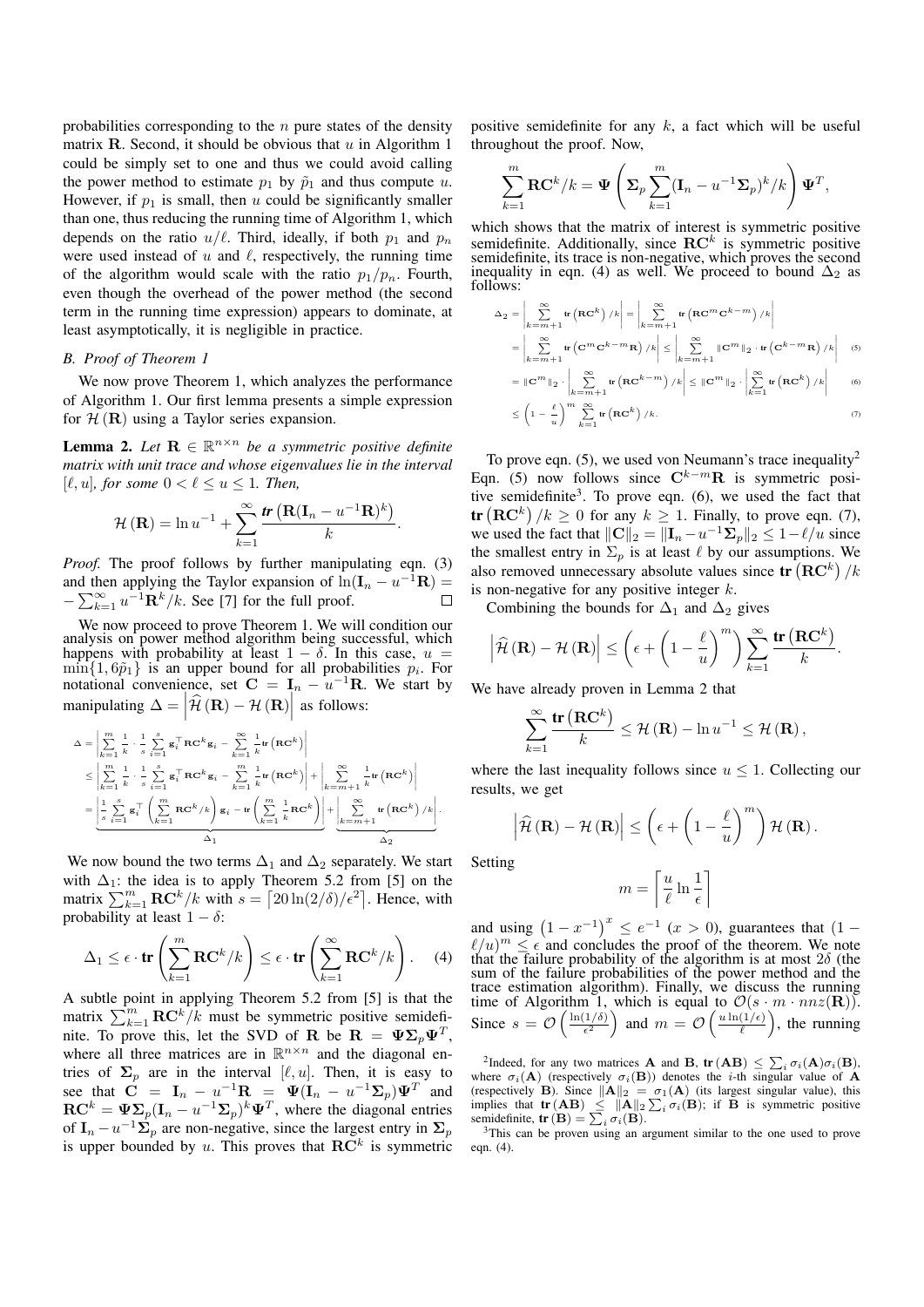time becomes (after accounting for the running time of the power method)

$$
\mathcal{O}\left(\frac{u}{\ell}\cdot\frac{\ln(1/\epsilon)\ln(1/\delta)}{\epsilon^2}\cdot nnz(\mathbf{R})+\ln(n)\cdot\ln(1/\delta)\cdot nnz(\mathbf{R})\right).
$$

# III. AN APPROACH VIA CHEBYSCHEV POLYNOMIALS

Our second approach is to use a Chebyschev polynomialbased approximation scheme to estimate the entropy of a density matrix. Our approach follows the work of [2], but our analysis uses the trace estimators of [5] and the power method of [4] and its analysis. Importantly, we present conditions under which the proposed approach is competitive with the approach of Section II.

## *A. Algorithm and Main Theorem*

The proposed algorithm leverages the fact that the von Neumann entropy of a density matrix  $\bf{R}$  is equal to the (negative) trace of the matrix function  $\mathbf{R} \ln \mathbf{R}$  and approximates the function  $\mathbf{R} \ln \mathbf{R}$  by a sum of Chebyschev polynomials; then, the trace of the resulting matrix is estimated using the trace estimator of [5].

Let  $f_m(x) = \sum_{w=0}^m \alpha_w \mathcal{T}_w(x)$  with  $\alpha_0 = \frac{u}{2} \left( \ln \frac{u}{4} + 1 \right)$ ,  $\alpha_1 = \frac{u}{4} \left( 2 \ln \frac{u}{4} + 3 \right)$ , and  $\alpha_w = \frac{(-1)^w u}{w^3 - w}$  $\frac{(-1)^{-u}}{w^3-w}$  for  $w \geq 2$ . Let  $\mathcal{T}_w(x) = \cos(w \cdot \arccos((2/u)x - 1))$  and  $x \in [0, u]$  be the Chebyschev polynomials of the first kind for any integer  $w > 0$ . Algorithm 2 computes u (an upper bound estimate for the largest probability  $p_1$  of the density matrix **R**) and then computes  $f_m(\mathbf{R})$  and estimates its trace. We note that the computation  $\mathbf{g}_i^{\top} f_m(\mathbf{R}) \mathbf{g}_i$  can be done efficiently using Clenshaw's algorithm; see Appendix C of [7] for the wellknown approach.

Algorithm 2 A Chebyschev polynomial-based approach to estimate the entropy.

- 1: **INPUT:**  $\mathbf{R} \in \mathbb{R}^{n \times n}$ , accuracy parameter  $\varepsilon > 0$ , failure probability  $\delta$  and integer  $m > 0$ .
- 2: Estimate  $\tilde{p}_1$  using the power method of [4] with  $t =$  $\mathcal{O}(\ln n)$  and  $q = \mathcal{O}(\ln(1/\delta)).$
- 3: Set  $u = \min\{1, 6\tilde{p}_1\}.$
- 4: Set  $s = \left[20\ln(2/\delta)/\varepsilon^2\right]$ .
- 5: Let  $\mathbf{g}_1, \mathbf{g}_2, \ldots, \mathbf{g}_s \in \mathbb{R}^n$  be i.i.d. random Gaussian vectors.

.

6: **OUTPUT:** 
$$
\widehat{\mathcal{H}}(\mathbf{R}) = -\frac{1}{s} \sum_{i=1}^{s} \mathbf{g}_i^{\top} f_m(\mathbf{R}) \mathbf{g}_i
$$

Our main result is an analysis of Algorithm 2 that guarantees a relative error approximation to the entropy of the density matrix **R**, under the assumption that  $\mathbf{R} = \sum_{i=1}^{n} p_i \psi_i \psi_i^T$  $\mathbb{R}^{n \times n}$  has *n* pure states with  $0 < \ell \leq p_i$  for all  $i = 1 \ldots n$ . The following theorem is our main quality-of-approximation result for Algorithm 2; a detailed proof of Theorem 3 may be found in [7].

Theorem 3. *Let* R *be a density matrix such that all probabilities*  $p_i$ ,  $i = 1...n$  *satisfy*  $0 < \ell \leq p_i$ . Let u *be computed* as in Algorithm 1 and let  $\widehat{\mathcal{H}}(\mathbf{R})$  be the output of Algorithm 2 *on inputs* **R**, *m*, and  $\epsilon$  < 1*;* Then, with probability at least  $1 - 2\delta$ 

$$
\left|\widehat{\mathcal{H}}\left(\mathbf{R}\right)-\mathcal{H}\left(\mathbf{R}\right)\right|\leq3\epsilon\mathcal{H}\left(\mathbf{R}\right),\,
$$

*by setting*  $m = \sqrt{\frac{u}{2\epsilon\ell \ln(1/(1-\ell))}}$ *. The algorithm runs in time*  $\mathcal{O}\left(\sqrt{\frac{u}{\sin(u+v)}}\right)$  $\frac{u}{\ell \ln(1/(1 - \ell))} \cdot \frac{\ln(1/\delta)}{\epsilon^{2.5}}$  $\frac{\ln(1/\delta)}{\epsilon^{2.5}} \cdot nnz(\mathbf{R}) + \ln(n) \cdot \ln(1/\delta) \cdot nnz(\mathbf{R})\bigg).$ 

The similarities between Theorems 1 and 3 are obvious: same assumptions and directly comparable accuracy guarantees. The only difference is in the running times: the Taylor series approach has a milder dependency on  $\epsilon$ , while the Chebyschev-based approximation has a milder dependency on the ratio  $u/\ell$ , which controls the behavior of the probabilities  $p_i$ . We also note that the discussion following Theorem 1 is also applicable here.

We conclude the section with a brief comparison of our bound in Theorem 3 with the results of [2]; a detailed comparison of the two bounds may be found in Section 3.3 of [7]. The work of [2] culminates to the error bounds described in Theorem 4.3 (and the ensuing discussion). Unfortunately, without imposing a lower bound assumption on the  $p_i$ s it is difficult to get a meaningful error bound and an efficient algorithm. Indeed, [2] needs an efficient trace estimation procedure for the matrix  $-f_m(R)$ . However, while this matrix is always symmetric, it is not necessarily positive or negative semidefinite (unless additional assumptions are imposed on the  $p_i$ s, like we did in Theorem 3). Unfortunately, we are not aware of any provably accurate, relative error approximation algorithms for the trace of just *symmetric* matrices: the results of [5], [12] only apply to symmetric positive (or negative) semidefinite matrices. The work of [2] does provide an analysis of a trace estimator for general symmetric matrices (pioneered by Hutchinson in [13]). However, in our notation, in order to achieve a relative error bound, the final error bound of [2] (see eqns.  $(19)$  and  $(20)$  in  $[2]$ ), could necessitate setting s (the number of random vectors in Algorithm 2) to a prohibitively large value, thus leading to running times that blow up to  $O(n^2 n n z(\mathbf{R}))$ , which could easily exceed the trivial  $O(n^3)$ running time to exactly compute  $H(\mathbf{R})$ . See Section 3.3 of [7] for details.

#### IV. EXPERIMENTS

A detailed experimental evaluation of the proposed algorithms may be found in Section 4 of [7]. Here, we only highlight one of our observations on a random density matrix of size  $30,000 \times 30,000$  in order to prove the practical efficiency of our algorithms. Our algorithms were implemented in MatLab; to be precise, we used MATLAB R2016a on a (dedicated) node with two 10-Core Intel Xeon-E5 processors (2.60GHz) and 512 GBs of RAM. We generated our random density matrices using the QETLAB Matlab toolbox [6]. We computed the exact singular values of the matrix (and thus the entropy) using the svd function of MatLab. The accuracy of our algorithms was evaluated by measuring the relative error.